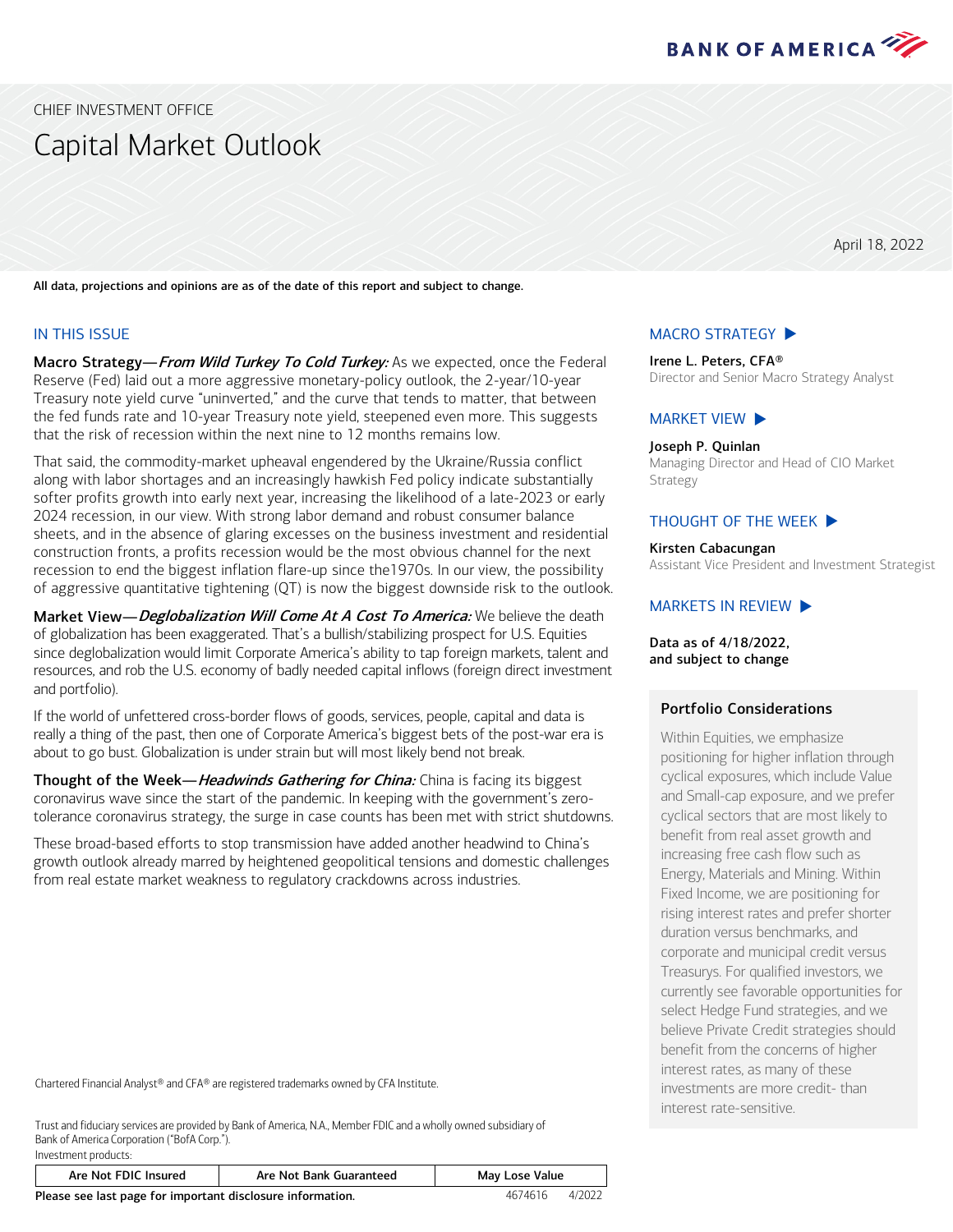### <span id="page-1-0"></span>MACRO STRATEGY

# From Wild Turkey To Cold Turkey

## *Irene L. Peters, CFA®,* Director and Senior Macro Strategy Analyst

While the U.S. economy continues to boom well into 2022, as discussed in our February 14, Capital Market Outlook (CMO) report, "excess demand combined with labor shortages, energy-supply limitations, and a government-policy-related surge in inflation create risks of a much shorter expansion compared to past business cycles. Profit margins, in our view, are likely to come under downward pressure as the year progresses and especially in 2023, with a sharp deceleration of profits growth this year and a potentially significant contraction in 2023, mainly due to accelerating labor costs and Fed tightening." The Ukraine/Russia conflict has only strengthened the case.

Indeed, even before a full ban on Russian energy imports into Europe, sanctions and boycotts of Russian commodity exports are causing supply disruptions and impairments to financial, production, trade and consumption activity around the world. Most effects have yet to be felt. For example, the outcome of lower Russian fertilizer exports on food availability is not expected to be fully felt for about another year. Also, as depleting inventories of raw materials and intermediate inputs start to constrain manufacturing production and trade, risks to revenue growth and profits will only increase.

According to a recent interview with the CEO of a major chemical company, the German economy would likely fall into an economic crisis similar to that experienced in the aftermath of World War II (WWII) if imports of Russian fossil fuel are completely banned. Given Germany's disproportionate role in global manufacturing production and trade, such prospects raise serious risks for world economic growth and for a large chunk of U.S. corporate profits. Even though it hasn't banned oil and natural-gas imports from Russia yet, business confidence as measured by the ZEW indicator of economic sentiment has already cratered, a typically negative signal for the global manufacturing, trade and profits cycle.

The softening of the Organisation for Economic Co-operation and Development (OECD) leading indicator—observed even prior to the Ukraine/Russia conflict—ongoing dollar appreciation, deterioration in the Conference Board Credit Index (from easing to tightening during the past six months), and broad-based weakening of the Markit purchasing managers' index (PMI) across various countries already suggest rapidly weakening trade activity in coming months. We expect global trade volume growth to slow from +7.4% YoY as recently as in December 2021 to zero growth by the end of 2022. In our view, with international trade weakening, foreign sales in an abrupt downtrend in Europe and China, heightened uncertainty boosting the trade-weighted dollar and depressing business confidence, and Fed policy set to embark on an aggressive tightening campaign because of soaring U.S. inflation, S&P 500 revenue growth is poised to weaken from +10% at the end of 2021 to low-single-digit rates by the end of 2022, with risks to the downside. This, combined with high inflation, which is a lagging indicator (i.e., it will take time to moderate in response to slower economic growth and tightening Fed policy), suggests rapidly narrowing profit margins ahead.

As declining inventory levels and surging commodity prices make clear, the world is scrambling to prepare for lower global supplies of everything from diesel and jet fuel to fertilizer, and from palladium to wheat. To limit the short-term effect of the recently approved European ban on Russian coal imports, for example, users requested that it not begin until August so they can import as much as possible till then. In the U.S., the government has approved the release of an unprecedented volume of crude oil from strategic reserves in order to help reduce the effect of oil shortages on gasoline prices and consumer spending over the next six months. Together with contributions from a number of other countries as well, the recently announced inventory release is seen offsetting for six months about 1.3 million barrels per day (mbd) out of an expected 3 mbd drop in Russian exports of crude oil and refined products. The difference is expected to be offset by a combination of global demand destruction caused by high oil prices and a large negative effect on demand coming from the Chinese government shutdown of large swaths of the population and production capacity to contain the pandemic. This, together with drastic

## Investment Implications

We expect the Fed's aggressive QT plans will heighten market volatility over the next year, enhancing the appeal of defensive Equity sectors such as Healthcare, Consumer Staples and Utilities, while Energy and Commodity sectors are likely to continue to benefit from a rising share of the overall earnings pie because of supply constraints and elevated pricing power.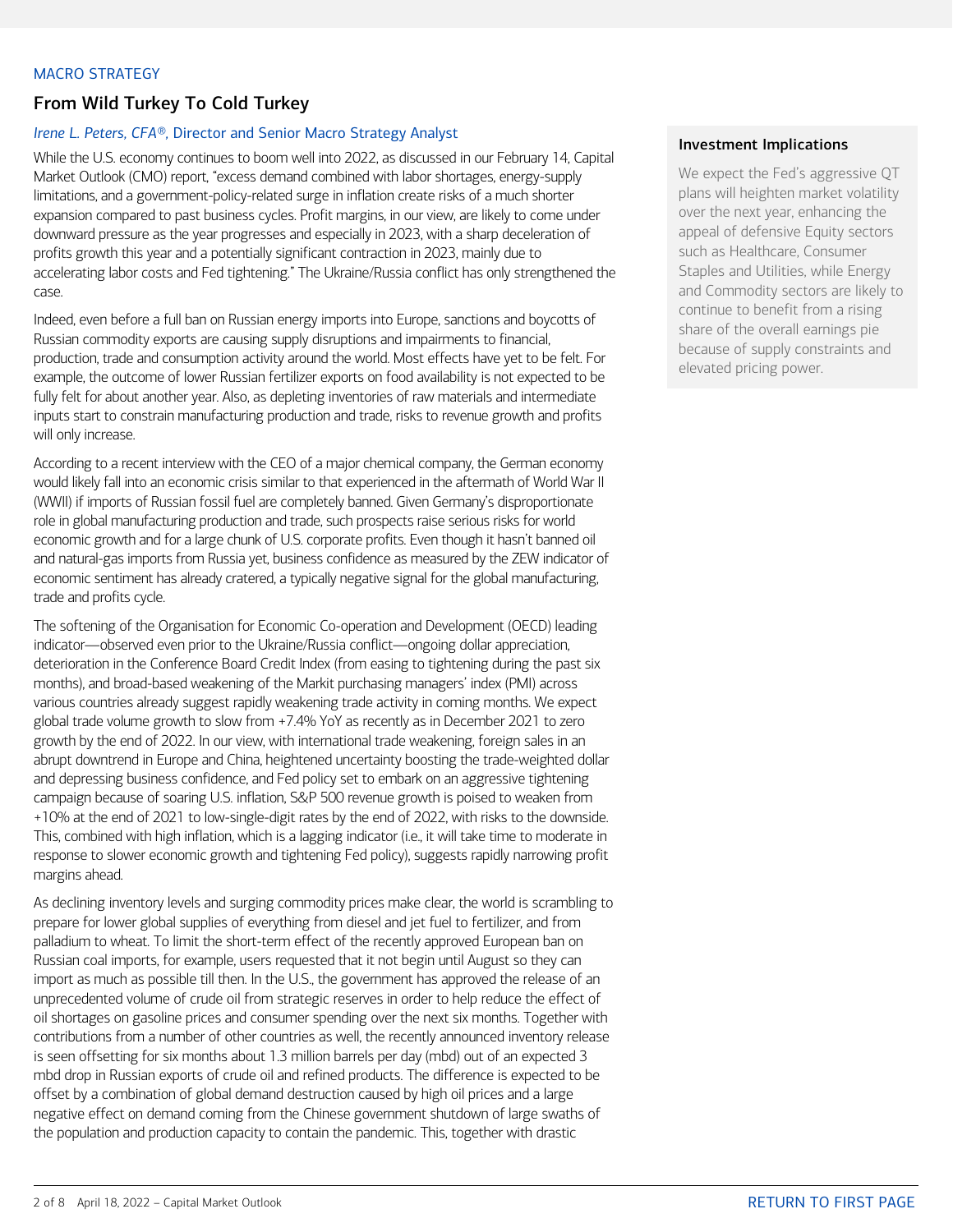measures recommended by the International Energy Agency (IEA) to sharply reduce fossil fuel consumption in Europe, also suggests strong headwinds to global growth.

Thus, the outlook remains for strong but rapidly decelerating growth, with high inflation. Not surprisingly, the yield curve between the fed funds rate and the 10-year Treasury note has remained steep, reflecting the current highly accommodative Fed policy. As we emphasized in past reports, interest rates and the yield curve have been distorted by quantitative easing (QE) and the extremely dovish Fed interest-rate guidance until recently. Once the Fed changed its plans to aggressively tighten policy in order to fight inflation, the market started to reflect a more realistic interest-rate trajectory, re-steepening the 2-year/10-year Treasury yield curve in the process.

As discussed in our April 4 CMO, the inversion of the 2-year/10-year Treasury yield curve was inconsistent with the likely inflation and interest-rate outlook, and thus was unlikely to be sustained. Its short-lived inversion was not enough to predict a recession within the typical nine-to-12-month window. The stabilization of credit spreads close to their historical average has also refuted the message from the brief two-day inversion, as they tend to remain contained when Fed policy is as accommodative as it is now.

That said, the Fed has dramatically altered its policy guidance, expressing clear determination to not only raise interest rates substantially this year but also to start an aggressive QT process. In our view, the Fed's plan to reduce its balance sheet by \$95 billion per month is likely to dramatically shrink money-supply growth, with negative consequences, as during the previous, much less aggressive QT episode in 2017-2018. As shown in Exhibit 1, the monetary base shrank during that period as the Fed ran off its balance sheet, and money-supply growth fell to very low, below trend levels, keeping the Fed persistently short of achieving its inflation target.

A projection of the Fed's stated goal of running down its balance sheet by \$95 billion a month until it drains just over \$2 trillion from its balance sheet and, by implication, the monetary base, suggests that money-supply growth is likely to slow substantially, and may even decline, depending on whether excess reserves absorb most of the reduction, or it forces banks to shrink their balance sheets as well. In any case, this QT path would leave the Fed's balance sheet just about 15% above pre-pandemic levels and withdraw most of the monetary-base increase that funded the massive direct government transfer payments ("helicopter money") into checking accounts during the pandemic. We believe the deflationary impulse this would generate raises the risk of a significant economic slowdown. As in late 2018, the Fed may have to back off its QT plans before it finishes to avoid a hard landing. As Exhibit 1 illustrates, the unprecedented gyrations in the Fed's balance-sheet growth in recent years have been directly related to the gyrations observed in the money supply and macroeconomic conditions. Given this sharp shift in Fed policy guidance, preparing for the possibility of a hard landing by increasing exposure to more defensive sectors in the equity market seems prudent.

## Exhibit 1: On Current Projected Path, QT Will Sharply Contract Money Supply And Inflation Over The Next Two Years.



\*M2=money supply. Sources: Federal Reserve Board/Haver Analytics; Chief Investment Office. Data as of April 12, 2022.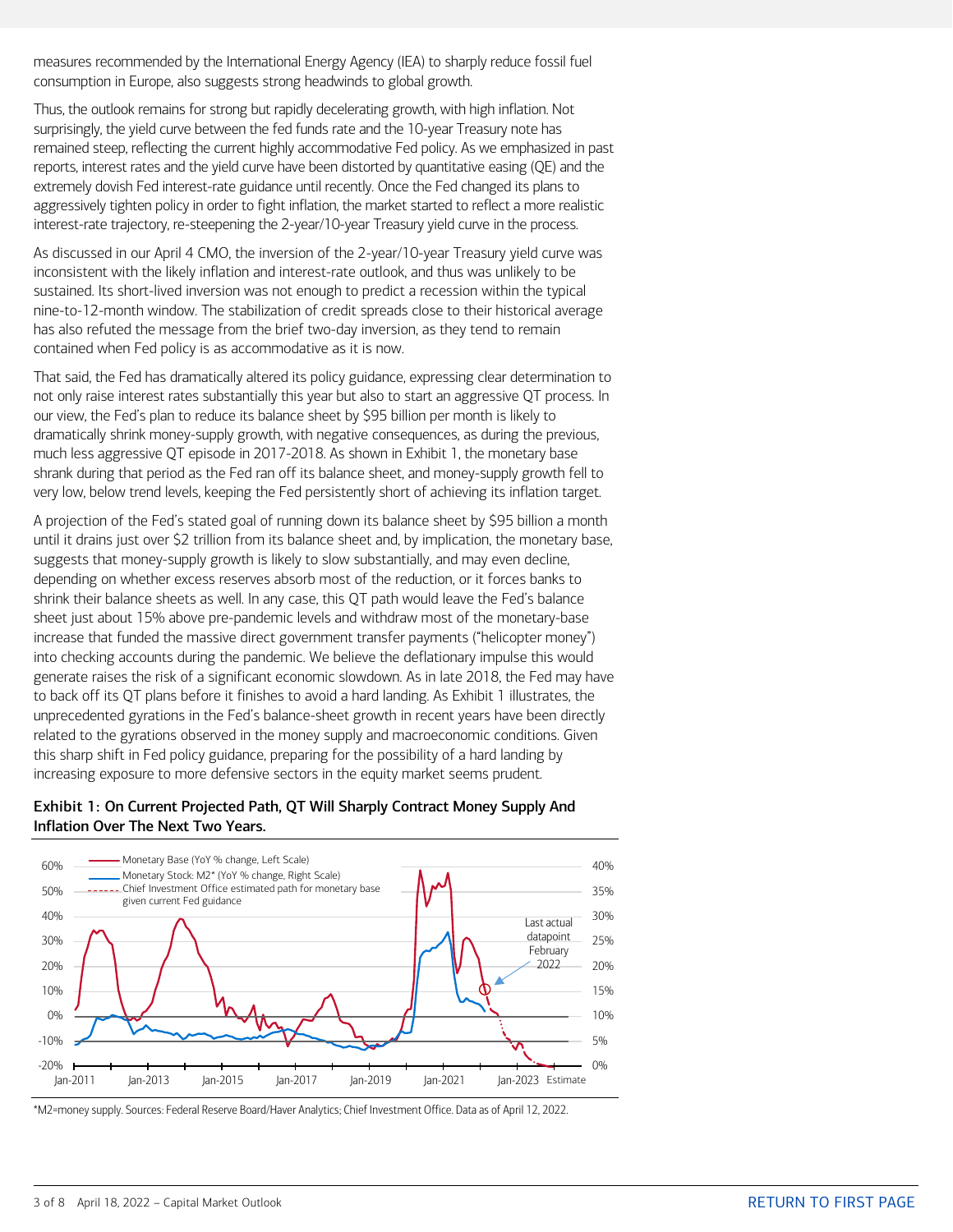# <span id="page-3-0"></span>Deglobalization Will Come At A Cost To America

## *Joseph P. Quinlan,* Managing Director and Head of CIO Market Strategy

Nothing is more fashionable these days than writing the obituary for globalization. The cause of death according to the consensus includes the push to "onshore" production and reduce global supply chain vulnerabilities; the weaponization of finance in lieu of Russian sanctions; the widening gulf between democratic and authoritarian regimes; rising political populism; and U.S.-Sino decoupling. Call it a death by a thousand cuts—and a tragedy that could leave lasting scares on the U.S.

Missing from the debate about deglobalization is this: If the world of unfettered cross-border flows of goods, services, people, capital and data is really a thing of the past, then one of Corporate America's biggest bets of the post-war era is about to go bust.

No entity in the world has wagered more resources on globalization over the past four decades than U.S. multinationals, with America's stock of outward foreign direct investment (FDI) rising from \$215 billion in 1980 to \$8.1 trillion in 2020, according to figures from the United Nations. <sup>1</sup> The Netherlands, with some \$3.7 trillion in FDI stock in 2020, was a distant second, underscoring the outsized global footprint of U.S. firms.<sup>1</sup>

Going global became the mantra of many U.S. companies as the world of the late 20th century was unlocked by falling trade barriers, investment reforms, industry liberalization, falling communications and transportation costs, and the proliferation of regional trading blocs. These structural dynamics were complimented by seminal one-off events like the opening of China, economic reforms in India, the collapse of communism, and enlargement of the European Union. Since then, there has been no looking back. The outward stock of U.S. FDI jumped nearly 80% between 2000 and 20[1](#page-3-1)0, and by another 69% between 2010 and 2020 (Exhibit 2).<sup>1</sup>

#### Exhibit 2: Unbound: U.S. Outward Stock of Foreign Direct Investment.



Source: United Nations Conference on Trade and Development (UNCTD). Data as of April 11, 2022.

Leading the charge overseas have been U.S. foreign affiliates, the global foot soldiers of Corporate America. U.S. affiliates can now be found in virtually every country in the world, and numbered nearly 39,000 in 2019 according to the latest data from the Bureau of Economic Analysis (BEA).<sup>2</sup>

America's army of affiliates are an economic powerhouse unto themselves, producing nearly \$1.5 trillion in output in [2](#page-3-2)019.<sup>2</sup> That's equivalent to the total output of Brazil or Spain. They employed nearly 15 million workers in 2019, while total affiliate assets exceeded a staggering \$28 trillion. Sales of U.S. foreign affiliates tallied \$6.8 trillion in 2019, a figure some 2.5 times greater than U.S. exports.<sup>2</sup> The difference underscores how U.S. firms primarily deliver their goods and services to foreign customers—via investment and affiliate sales, not through arms-length trade (exports).

The bulk of these affiliates, roughly 60%, are situated in the developed nations, notably the European Union, reflecting the fact that when it comes to venturing overseas, firms are more interested in gaining access to wealthy consumers and skilled workers as opposed to chasing low-cost labor. Accordingly, roughly 90% of U.S. affiliate sales are to the local market—rather than for export back to the U.S.

### Portfolio Positioning

Deglobalization is considered a risk to U.S. corporate earnings and therefore high on the CIO's watch list. That said, we are not expecting a permanent rupture in global cross-border flows of trade, investment and capital, and believe U.S. Large-cap companies are best positioned to weather the strains of a more complicated and complex world.

<span id="page-3-2"></span><span id="page-3-1"></span><sup>&</sup>lt;sup>1</sup> The United Nations, "World Investment Report 2021," April 2021.<br><sup>2</sup> Bureau of Economic Analysis, "Activities of U.S. Affiliates of U.S. Multinational Enterprises, 2019," November 2021.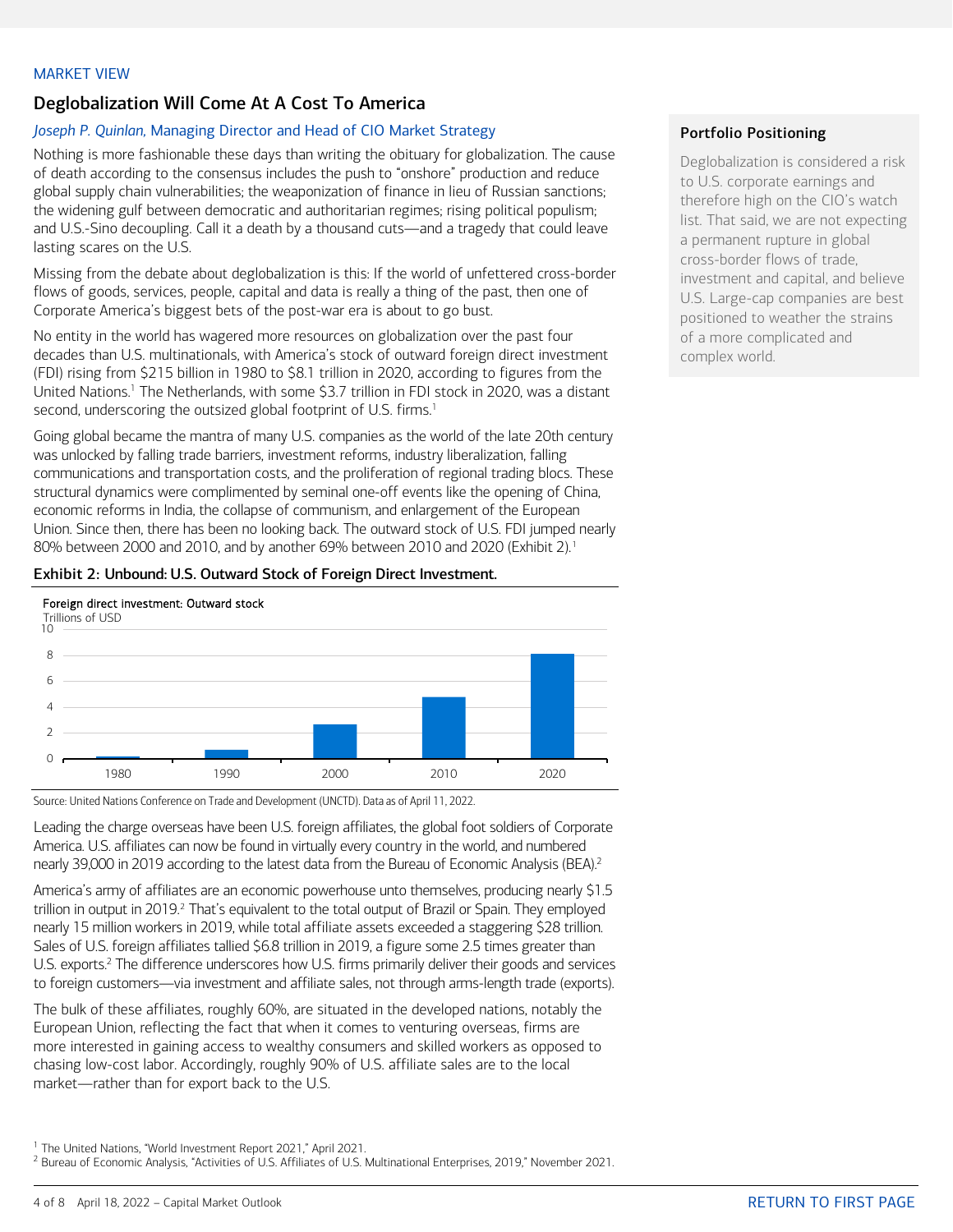A final point about affiliates: They're not standalone entities but integrated with U.S. parent entities via global supply chains. These linkages promote cross-border trade in goods and services, which in turn supports U.S. exports and attendant investment and employment activities in the United States.

Given all of the above, the demise of globalization could not come at a more unpropitious time for Corporate America. Confronting one of the tightest labor markets in decades, the last thing U.S. firms need right now is less access to foreign talent. Short of critical raw materials, U.S. companies can't afford to be locked out of certain resource-producing markets. And with America's share of global personal consumption in a structural decline—falling from 35% in 2000 to 30% in 2021, according to the United Nations—the future earnings growth of many multinationals hinges on access to consumers in both the developed and developing nations. In the end, globalization has been hugely bullish for Corporate America—and very beneficial to the U.S. economy in general.

The U.S. has not only been the largest provider of foreign direct investment for over the past few decades, but also its largest recipient. While globalization has motivated U.S. firms to venture abroad, it has also encouraged firms to come to America. No country—including China—has attracted more foreign direct investment capital than the U.S. since 1980 (Exhibit 3). Portfolio foreign inflows have been just as robust over the decades, helping to finance America's perennial budget deficits.

 $\overline{O}$ 100 200 300 400 500 1980 1985 1990 1995 2000 2005 2010 2015 2020  $China$   $|||$ Foreign direct investment: Inward annual flows US dollars at current prices in billions

Exhibit 3: Advantage U.S.: FDI Inflows U.S. vs China.

Source: UNCTAD. Data as of April 11, 2022.

Foreign-owned U.S. affiliates are now embedded in all fifty states, and, at the local level, these affiliates provide communities with good jobs and incomes, and generate increased sales for local suppliers and businesses. According to the latest BEA figures, foreign affiliates in the U.S. employ nearly 8 million workers, with 2.8 million of these workers in the manufacturing sector. Over onefifth of U.S. manufacturing workers are employed by foreign affiliates, with compensation typically above the national average. Affiliates are also a key source of U.S. exports and imports, and have sunk over \$70 billion on R&D in the U.S. At the end of 2020, inward FDI stock in the United States totaled a staggering \$10.8 trillion, or 26.1% of the global total.<sup>[3](#page-4-0)</sup>

And based on recently released figures from the BEA, both U.S. foreign investment inflows and outflows rebounded strongly in 2021. The former hit \$368 billion, the strongest level since 2016, while the latter topped a record annual level of \$403 billion.<sup>3</sup> That's another way of saying that if globalization is dead, someone forgot to tell the world's top multinationals. If globalization were truly deceased, the S&P 500 would be down a lot more than the modest -6.4% decline from the peak set in January 2022. The good news is that the markets have not bought into all the hype about de-globalization.

That said, however, multinationals confront a much more challenging environment than in the past given rising nationalist calls for "reshoring" and economic self-sufficiency, among other policy pressure points. Firms are not deaf or blind to these tensions. Neither are the markets.

Firms are focused on building in more resiliency into their supply chains, but in many cases that means relying more on foreign labor, overseas markets and non-U.S. resources. To be sure, the past won't be prologue—globalization is being recast and reconfigured. But to paraphrase Mark Twain—an American writer—the death of globalization has been exaggerated. That is bullish for U.S. Equities since a sharp turn towards deglobalization would come at a steep cost to the U.S.

<span id="page-4-0"></span><sup>3</sup> For all data sourced in paragraph, see "Activities of U.S. Affiliates of Foreign Multinational Enterprises," 2019, BEA, August 2021.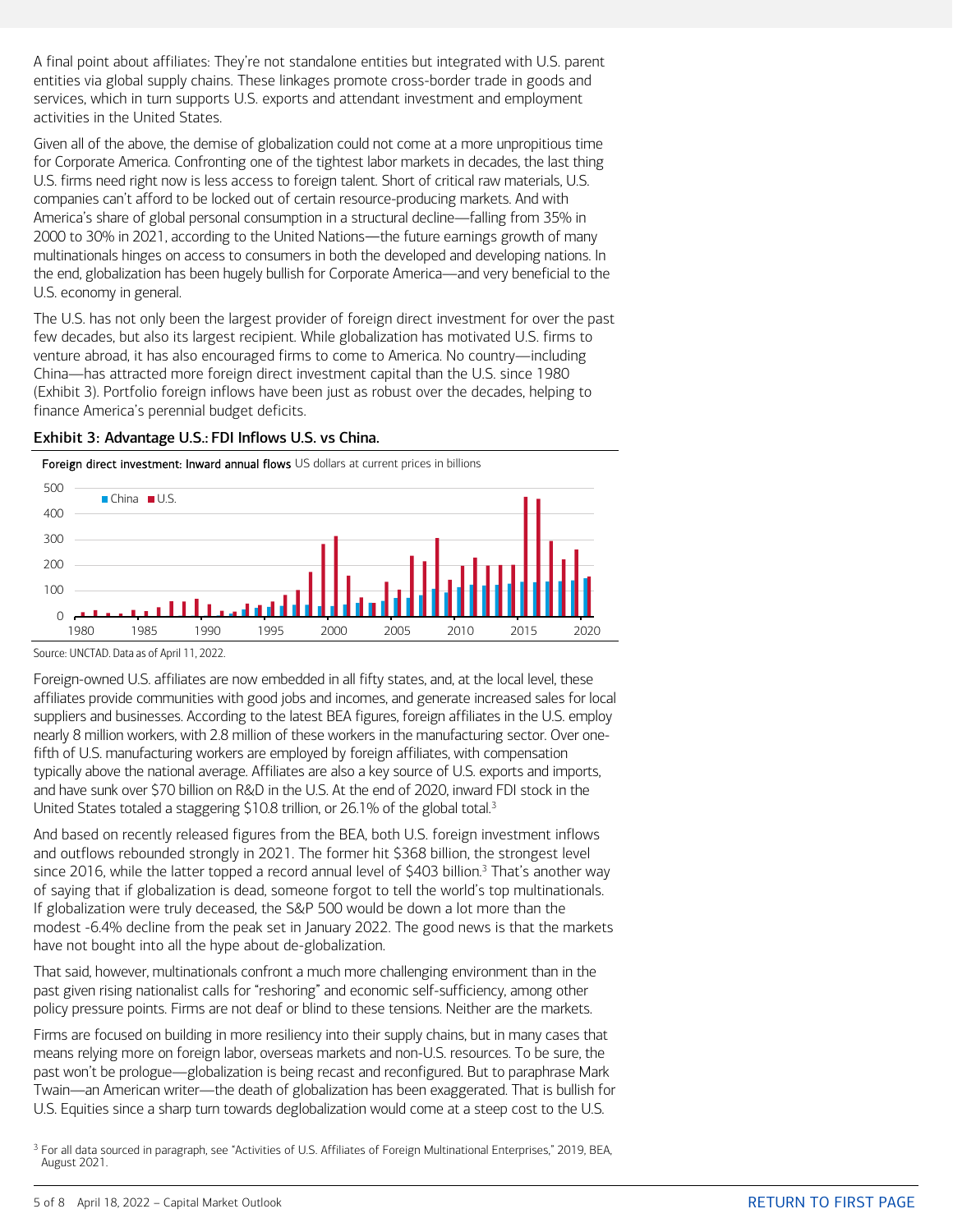## <span id="page-5-0"></span>THOUGHT OF THE WEEK

## Headwinds Gathering for China

### *Kirsten Cabacungan,* Assistant Vice President and Investment Strategist

China is facing its biggest coronavirus wave since the start of the pandemic. In keeping with the government's zero-tolerance coronavirus strategy, the surge in virus case counts has been met with strict shutdowns. According to Gavekal Research, as of April 6, 74 of the top 100 cities in China, accounting for roughly 54% of gross domestic product (GDP), have already imposed public-health restrictions on movement and activity, including Shanghai, China's largest city.

These broad-based efforts to stop transmission have added another headwind to China's growth outlook already marred by heightened geopolitical tensions and domestic challenges from real estate market weakness to regulatory crackdowns across industries. China's economy posted 4.8% growth from the year prior in Q1, coming in better than expected, but economic data for March showed clear deterioration and the full extent of the shutdowns have yet to be fully reflected. Leading indicators similarly point to downward pressure on the economy. Manufacturing and services activity weakened in March (Exhibit 4). The Caixin services PMI fell to 42 in March from 50.2 the month before, while the manufacturing PMI fell to 48.1 from 50.4. Both readings indicated the sharpest contraction in activity since the start of the pandemic, capturing the significant effect shutdowns have had on demand. Commodities imports were similarly hit last month, with crude oil imports down 14% YoY and natural gas purchases below their lowest level since October 2020.<sup>[4](#page-5-1)</sup> Amid a shortage of workers at the world's largest port in Shanghai, port congestion has worsened. As of April 11, a total of 222 bulk carrier ships carrying raw materials remain queued off of Shanghai, a 15% increase than the month earlier, according to Bloomberg. Disruptions in obtaining raw materials and dented production amid a lack of workers has created uncertainty for global supply chains. Shutowns have also weakened the foundation for strong consumption. Retail sales contracted 3.[5](#page-5-2)% YoY for March, down from the strong January-February 6.7% reading.<sup>5</sup> Overall passenger vehicle sales fell 10.9% in March from a year ago, while food costs have surged, with fresh vegetable prices up 17.2% from a year ago last month.

The weakening economic backdrop may make it more challenging for China to hit its official 5.5% growth target for 2022. BofA Global Research expects China's economy to grow only 4.8% for the year. Chinese Equities have suffered from the slew of headwinds. In March, the MSCI China Index was down 30% since the start of the year.<sup>[6](#page-5-3)</sup> While Equities have since recovered some of the losses, they still remain down roughly  $16\%$  year-to-date.<sup>[7](#page-5-4)</sup> The ripple effects from China's slowdown will likely keep volatility elevated in the near term.

#### Exhibit 4: Manufacturing and Services Sectors Take a Dive.



Source: Bloomberg. Data as of April 13, 2022.

<span id="page-5-1"></span><sup>4</sup> Bloomberg. General Administration Customs. Data as of April 18, 2022.

<span id="page-5-2"></span><sup>5</sup> Note: The National Bureau of Statistics combines the data for January and February retail sales to avoid distortions from the Lunar New Year holiday. Bloomberg. Data as of April 18, 2022.

<span id="page-5-3"></span><sup>6</sup> Bloomberg. Data represents MSCI China Index returns from December 31, 2021 to March 15, 2022.

<span id="page-5-4"></span><sup>7</sup> Bloomberg. Data as of April 15, 2022.

## Portfolio Considerations

Challenges to China's growth outlook could keep Chinese Equities volatile in the near term. Key risks stem from the coronavirus, geopolitics, the Real Estate market and regulation. We reaffirm our constructive view on the U.S. relative to the rest of the world. Some exposure to markets in Asia with digital industries may be warranted over the longer term as the digital economy expands.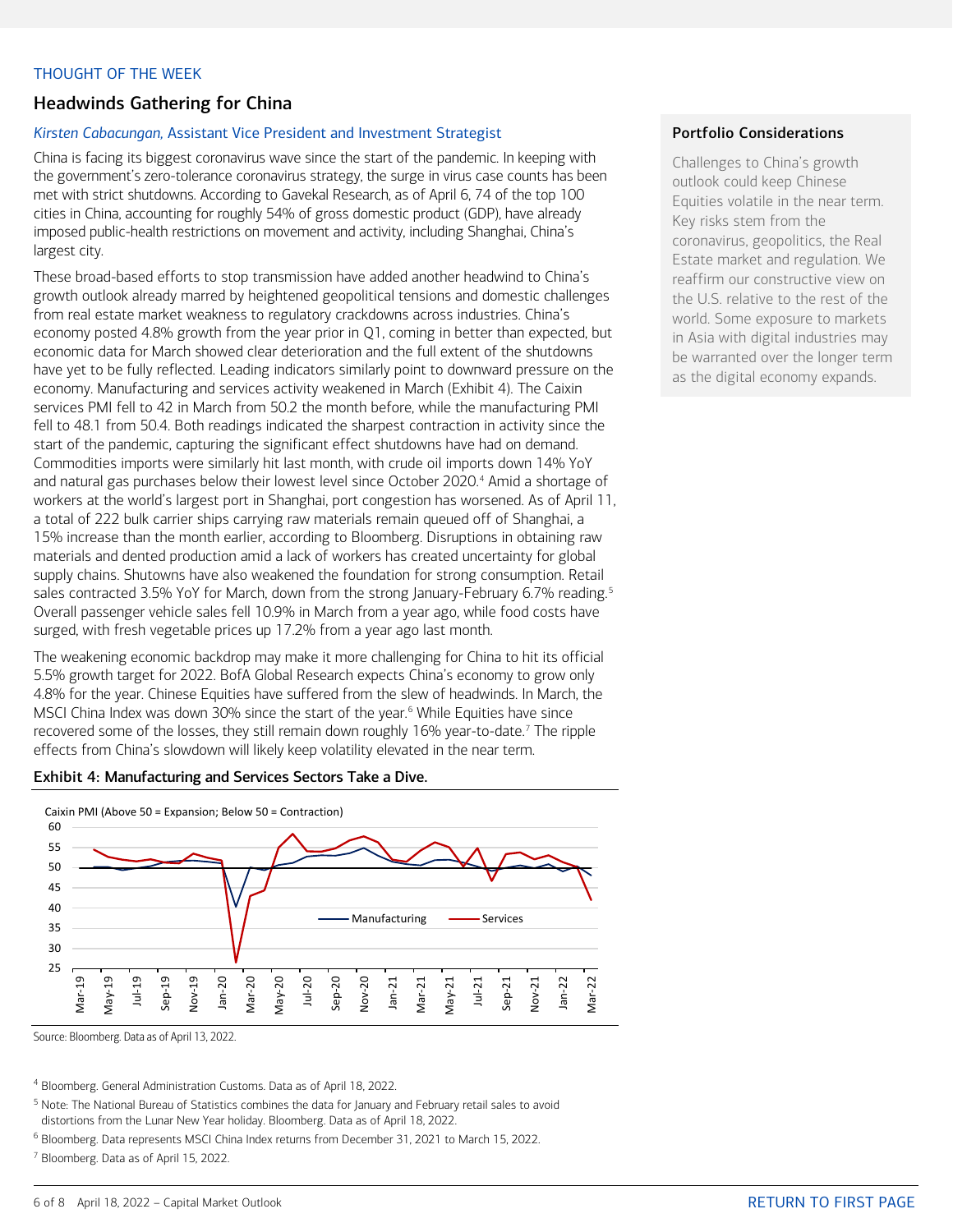#### <span id="page-6-0"></span>MARKETS IN REVIEW

#### **Equities**

|                              | Total Return in USD (%) |            |            |         |  |  |  |
|------------------------------|-------------------------|------------|------------|---------|--|--|--|
|                              | Current                 | <b>WTD</b> | <b>MTD</b> | YTD     |  |  |  |
| DJIA                         | 34,451.23               | $-0.8$     | $-0.6$     | $-4.7$  |  |  |  |
| <b>NASDAO</b>                | 13.351.08               | $-2.6$     | $-6.1$     | $-14.5$ |  |  |  |
| S&P 500                      | 4.392.59                | $-2.1$     | $-3.0$     | $-7.5$  |  |  |  |
| S&P 400 Mid Cap              | 2,628.61                | 0.5        | $-2.4$     | $-7.1$  |  |  |  |
| Russell 2000                 | 2.004.98                | 0.5        | $-3.1$     | $-10.4$ |  |  |  |
| <b>MSCI World</b>            | 2,960.64                | $-1.7$     | $-3.0$     | $-8.0$  |  |  |  |
| <b>MSCI EAFE</b>             | 2.118.51                | $-0.9$     | $-2.8$     | $-8.5$  |  |  |  |
| <b>MSCI Emerging Markets</b> | 1.117.36                | $-0.8$     | $-2.0$     | $-8.8$  |  |  |  |

#### Fixed Income†

|                              | Total Return in USD (%) |            |            |          |  |  |
|------------------------------|-------------------------|------------|------------|----------|--|--|
|                              | Current                 | <b>WTD</b> | <b>MTD</b> | YTD      |  |  |
| Corporate & Government       | 3.22                    | $-0.81$    | $-2.90$    | $-9.05$  |  |  |
| Agencies                     | 2.72                    | $-0.04$    | $-1.05$    | $-5.21$  |  |  |
| Municipals                   | 2.89                    | $-0.54$    | $-1.36$    | $-7.51$  |  |  |
| U.S. Investment Grade Credit | 3.28                    | $-0.70$    | $-2.77$    | $-8.54$  |  |  |
| International                | 4.02                    | $-1.27$    | $-3.70$    | $-11.11$ |  |  |
| High Yield                   | 6.50                    | $-0.32$    | $-1.80$    | $-6.55$  |  |  |
| 90 Day Yield                 | 0.75                    | 0.68       | 0.48       | 0.03     |  |  |
| 2 Year Yield                 | 2.45                    | 2.51       | 2.33       | 0.73     |  |  |
| 10 Year Yield                | 2.83                    | 2.70       | 2.34       | 1.51     |  |  |
| 30 Year Yield                | 291                     | 272        | 2.45       | 1.90     |  |  |

#### Commodities & Currencies

|                                   |         | Total Return in USD (%) |            |      |          |  |  |  |
|-----------------------------------|---------|-------------------------|------------|------|----------|--|--|--|
| Commodities                       |         | Current                 | WTD<br>MTD |      |          |  |  |  |
| <b>Bloomberg Commodity</b>        |         | 283.13                  | 4.8<br>6.5 |      |          |  |  |  |
| WTI Crude \$/Barrel <sup>++</sup> |         | 106.95                  | 8.8        | 42.2 |          |  |  |  |
| Gold Spot \$/Ounce <sup>tt</sup>  |         | 1973.71                 | 13         | 19   | 79       |  |  |  |
| Total Return in USD (%)           |         |                         |            |      |          |  |  |  |
|                                   |         | Prior                   | Prior      |      | 2020     |  |  |  |
| Currencies                        | Current | Week End                | Month Fnd  |      | Year End |  |  |  |

| Currencies | Current | Week Fnd | Month Fnd | Year End |
|------------|---------|----------|-----------|----------|
| FUR/USD    | 1 08    | 109      | 1 1 1     | 114      |
| USD/JPY    | 125.88  | 124 34   | 12170     | 115.08   |
| USD/CNH    | 639     | 637      | 635       | 636      |

## S&P Sector Returns



Sources: Bloomberg; Factset. Total Returns from the period of 4/11/2022 to 4/14/2022. † Bloomberg Barclays Indices. ††Spot price returns. All data as of the 4/14/2022 close. Data would differ if a different time period was displayed. Short-term performance shown to illustrate more recent trend. Past performance is no guarantee of future results.

## Economic Forecasts (as of 4/14/2022)

|                                    | 2021A | 01 2022F | O <sub>2</sub> 2022E | 03 2022F | 04 2022E                 | 2022F  |
|------------------------------------|-------|----------|----------------------|----------|--------------------------|--------|
| Real global GDP (% y/y annualized) | 6.1   |          |                      |          | $\overline{\phantom{a}}$ | 3.6    |
| Real U.S. GDP (% g/g annualized)   | 5.7   | $1.0*$   | 3.5                  | 25       | 1.8                      | 3.3    |
| CPI inflation $(\% \gamma/\gamma)$ | 4.7   | 79*      | 7.8                  | 7.1      | 6.0                      | 7.2    |
| Core CPI inflation (% y/y)         | 3.6   | $6.3*$   | 5.6                  | 53       | 5.0                      | 5.6    |
| Unemployment rate (%)              | 5.4   | 3.8      | 3.4                  | 32       | 31                       | 34     |
| Fed funds rate, end period (%)     | 0.07  | 033      | 1.38                 | 213      | 2.63                     | $\sim$ |

The forecasts in the table above are the base line view from BofA Global Research. The Global Wealth & Investment Management (GWIM) Investment Strategy Committee (ISC) may make adjustments to this view over the course of the year and can express upside/downside to these forecasts. Historical data is sourced from Bloomberg, FactSet, and Haver Analytics. Past performance is no guarantee of future results. There can be no assurance that the forecasts will be achieved. Economic or financial forecasts are inherently limited and should not be relied on as indicators of future investment performance.

#### $A =$  Actual.  $E/* =$  Estimate.

Sources: BofA Global Research; GWIM ISC as of April 14, 2022. BofA Global Research is research produced by BofA Securities, Inc. ("BofAS") and/or one or more of its affiliates. BofAS is a registered broker-dealer, Member SIPC, and wholly owned subsidiary of Bank of America Corporation.

#### Asset Class Weightings (as of 4/1/2022) CIO Equity Sector Views

|                                     |                     |           | CIO View  |                        |                            | CIO View                       |           |           |           |           |
|-------------------------------------|---------------------|-----------|-----------|------------------------|----------------------------|--------------------------------|-----------|-----------|-----------|-----------|
| <b>Asset Class</b>                  | Underweight Neutral |           |           | Overweight             | Sector                     | Underweight Neutral Overweight |           |           |           |           |
| Equities                            | ۰                   | $\bullet$ | $\bullet$ | Ω<br>$\bullet$         | Energy                     | $\triangleq$                   |           | ä         |           |           |
| U.S. Large Cap                      | ö                   | $\bullet$ | $\bullet$ | ∩<br>$\bullet$         | Financials                 | $\bullet$                      | $\bullet$ | ۰         |           | ۰         |
| U.S. Mid Cap                        | ۰                   | ۰         | $\bullet$ | ۰                      | Industrials                | $\bullet$                      | $\bullet$ | $\bullet$ |           | $\bullet$ |
| U.S. Small Cap                      | ۵                   | ۰         | ۰         | ∩                      | Materials                  | ò                              | ö         | $\bullet$ |           |           |
| International Developed             | ö                   | ۰         | Ο         | $\bullet$              |                            |                                |           |           |           |           |
| <b>Emerging Markets</b>             | ö                   | $\bullet$ | O         | $\bullet$              | Information<br>Technology  | ó                              | $\bullet$ | ۰         |           |           |
| Fixed Income                        | $\bullet$           | Ο         | $\bullet$ | $\bullet$<br>$\bullet$ | Consumer                   |                                |           |           |           |           |
| U.S. Investment Grade<br>Taxable    | á                   | ∍         | ö         | ۵                      | Discretionary              | $\triangleq$                   | $\bullet$ | Ω         | ۰         | ä         |
| International                       |                     | ۵         | ۰         | ó<br>۰                 | <b>Real Estate</b>         | ۰                              | ۰         | O         | ۰         |           |
|                                     |                     |           |           |                        | Healthcare                 | ö                              | ö         | O         | $\bullet$ |           |
| Global High Yield Taxable           | ö                   |           | ۰         | $\bullet$              | Communication              |                                |           |           |           |           |
| U.S. Investment Grade<br>Tax Exempt |                     |           | n         | ö                      | Services                   | $\bullet$                      |           | ó         |           |           |
| U.S. High Yield Tax Exempt          | $\bullet$           | O         | ö         | $\bullet$<br>٠         | Consumer<br><b>Staples</b> |                                | ۰         | ó         | ۵         |           |
| Alternative Investments*            |                     |           |           |                        | Utilities                  |                                | ۵         |           |           | ۵         |
| Hedge Funds                         |                     |           |           |                        |                            |                                |           |           |           |           |
| Private Equity                      |                     |           |           |                        |                            |                                |           |           |           |           |
| Real Estate                         |                     |           |           |                        |                            |                                |           |           |           |           |
| Tangible Assets /<br>Commodities    |                     |           |           |                        |                            |                                |           |           |           |           |
| Cash                                |                     |           |           |                        |                            |                                |           |           |           |           |

\*Many products that pursue Alternative Investment strategies, specifically Private Equity and Hedge Funds, are available only to qualified investors. CIO asset class views are relative to the CIO Strategic Asset Allocation (SAA) of a multi-asset portfolio. Source: Chief Investment Office as of April 1, 2022. All sector and asset allocation recommendations must be considered in the context of an individual investor's goals, time horizon, liquidity needs and risk tolerance. Not all recommendations will be in the best interest of all investors.